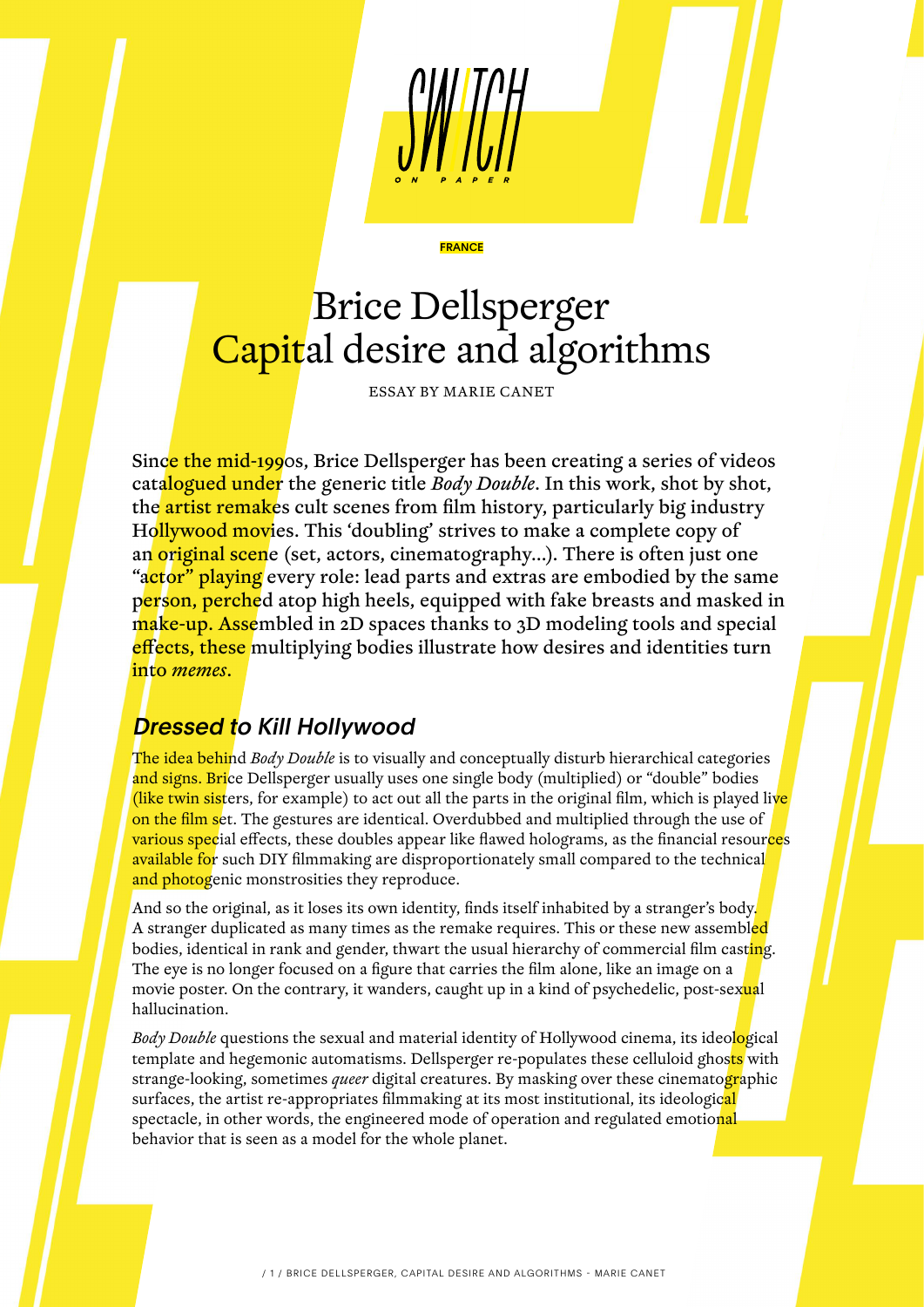This is what drove American activist and historian Vito Russo, in his book *The Celluloid Closet* (1981), to criticize how Hollywood has, since its Golden Age, propagated stereotypical and harmful images of homosexuality in order to mock it, repress it and leave it closeted, both on screen and in real life. The homosexual characters from Hollywood cinema that Russo uses as examples are always effeminate, sad, psychopathic, androgynous, guilty, outside binary gender norms (male/female) and therefore fake (because they pass from one sexual category to another). Like the character Dr. Elliott, who kills while cross-dressed as his female alter ego Bobbi in *Dressed to Kill* by Brian de Palma (1980). Or Norman Bates, who kills while wearing his mother's clothes in Alfred Hitchcock's *Psycho* (1960). These films have often been remade by Dellsperger, who watches them, he says, with a "decentered eye", that is, from the sexual and historical margins of cinema.

#### Meme and parody

In his work, Dellsperger re-examines the cultural and ideological stakes of gender and role distribution in the film industry. By using duplication, he embarks on a homo-sexualization and socio-sexual homogenization of all the characters in his remakes. Multiplying and juxtaposing identical silhouettes, uniting them in two-dimensional spaces by way of 3D and special effects, manifests how desires and identities become memes: desires and identities shaped by the technological extensions of capitalism, like shopping centers built on the model of hyper-spectacular entertainment, algorithms and their neo-identitary configurations, dating platforms (Facebook, Tinder...), and targeted market predation (publipostage)…

In his book *The Selfish Gene* from 1976, British biologist and ethologist Richard Dawkins defines 'memes' as small units of transmission, analogous to genes, which spread from person to person through copying or imitation. The term 'meme' is derived from the Greek term *mimema*, which designates "something that is imitated". Like genes, memes are defined as replicators subject to variation, the effects of competition, selection and retention. Dawkins therefore uses this notion to analyze cultural phenomena according to an evolutionary biology model. Which is why he speaks of units of cultural transmission or imitation that can be melodies, beliefs, ideas, slogans or even clothing trends, to which we might add gender. These units spread from one person to the next through copying or imitation. Dawkins thus draws an analogy with the parasite, arguing that a fertile meme implanted in a parasite host (like a brain) transforms it into a vehicle that helps it propagate, like a virus. Memes circulating on the Internet borrow these characteristics—except that they consist of images with added text, or rather a subtitle, often as a parody, that dismisses the seriousness and authenticity of the initial image. The basic unit (an image, a gif<mark>, a</mark> song, a video) therefore finds itself with a parasite, augmented through a collective and accumulative intervention that distorts and overruns the semantic possibilities of the initial unit.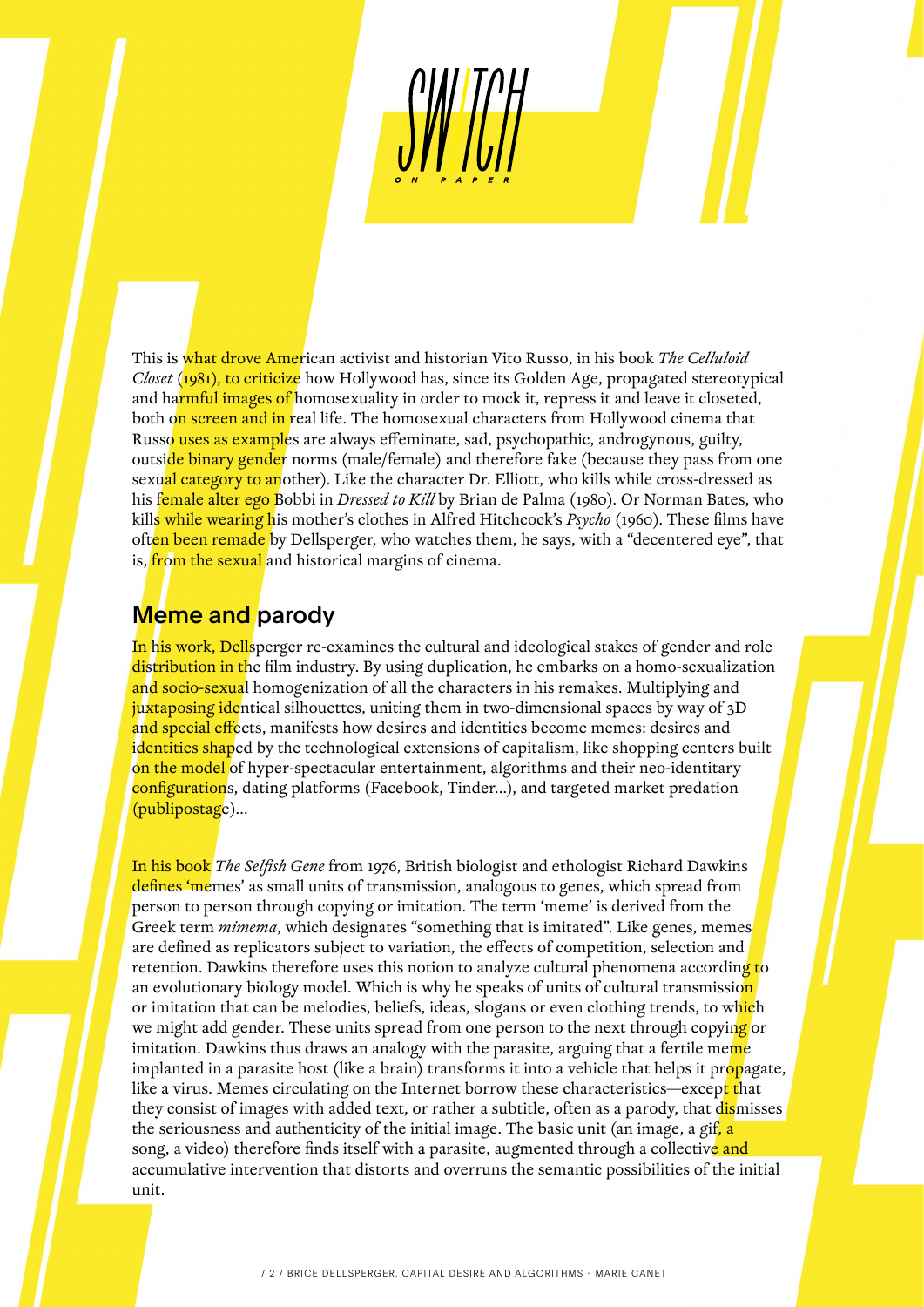As such, *Body Double* follows the same logic. The body doubles are "meme-tic" by nature, all while suggesting an alternative to the "hyper-memetic" logic of the mass media they parody: I'm talking about the automated as well as ideological identitary loop on which the efficiency of their model and propagation is founded. The *Body Double*'s sense of caricature comes from the meme. As pastiche, the *Body Double* videos, by way of repetition, respond directly to the identity stereotypes and the spectacular calibrations exhibited by mass media. In this sense, they've been mocking and foretelling, since the 1990s, what would become the Internet mathematics of today. Because these film objects came out at the same time as the Internet was made available for civil society rather than the military. Indeed, they are the contemporaries of HTTP (hypertext transfer protocol) and its corollary the WWW (world wide web), the great global spider web, a concrete utopia materialized in the real world, before the Web became what it is today: a two-dimensional hunting grounds with predatory and prey – that is, an abundance of potential targets.

## 1990, neo-erotic

In the 1990s, Dellsperger creates *Eyes Bags*, a split-screen video that still today remains one of his lesser-known works, and which delves into themes of stage fright and desire. It is a remake of the shopping mall chase scene in *Body Double*, directed by Brian de Palma in 1984. In Dellsperger's version, the open-air Californian plaza is replaced by the Nice Étoile shopping center in downtown Nice, provincial ancestor of international malls packed to the brim with visitors—consumers shopping at stores that are all the same... Dellsperger is dressed as a woman. In a skin-tight white skirt, he plays the part of Gloria while his accomplice, a broad-shouldered tomboy, plays Jake. She embodies a kind of queer virility (black vest and sunglasses) and he embodies camp femininity. Each carries a bowling bag in one hand, with a camera contained inside. A practical way to film shot reverse shot as they wander around (Gloria's buttocks/Jake's face). The cameras also pick up the slightly voyeuristic, sometimes sneering or even downright suspicious faces of onlookers, as well as the occasional genital bulge of men in tight jeans.

The filmed performance shows, beyond mere parody, the political stakes of sexual (and identity) subversion in a pre-codified cultural and social space—that is, one that is masculine and heteronormative. The queer presence of this pair in the shopping mall also helps us to imagine the future of queer sensibilities in a time of *global shops* that, like mass media, model object-based culture and behaviorism, and standardized desires, on a planetary scale. Therein lies the irony of their "universality".

Because entering a mall, like identifying with a certain kind of movie, is to enter glo<mark>ba</mark>l capitalism's fiction on identity, to respond to and follow its logic, give or take a few variables, and allow oneself to be shaped by the impulses of erotic stimuli and phantasmatic pulls. This kind of space is about maximizing retinal excitation so the body ceases to exist—like at the movies. The viewer-consumer takes up their position on an automated path, entertained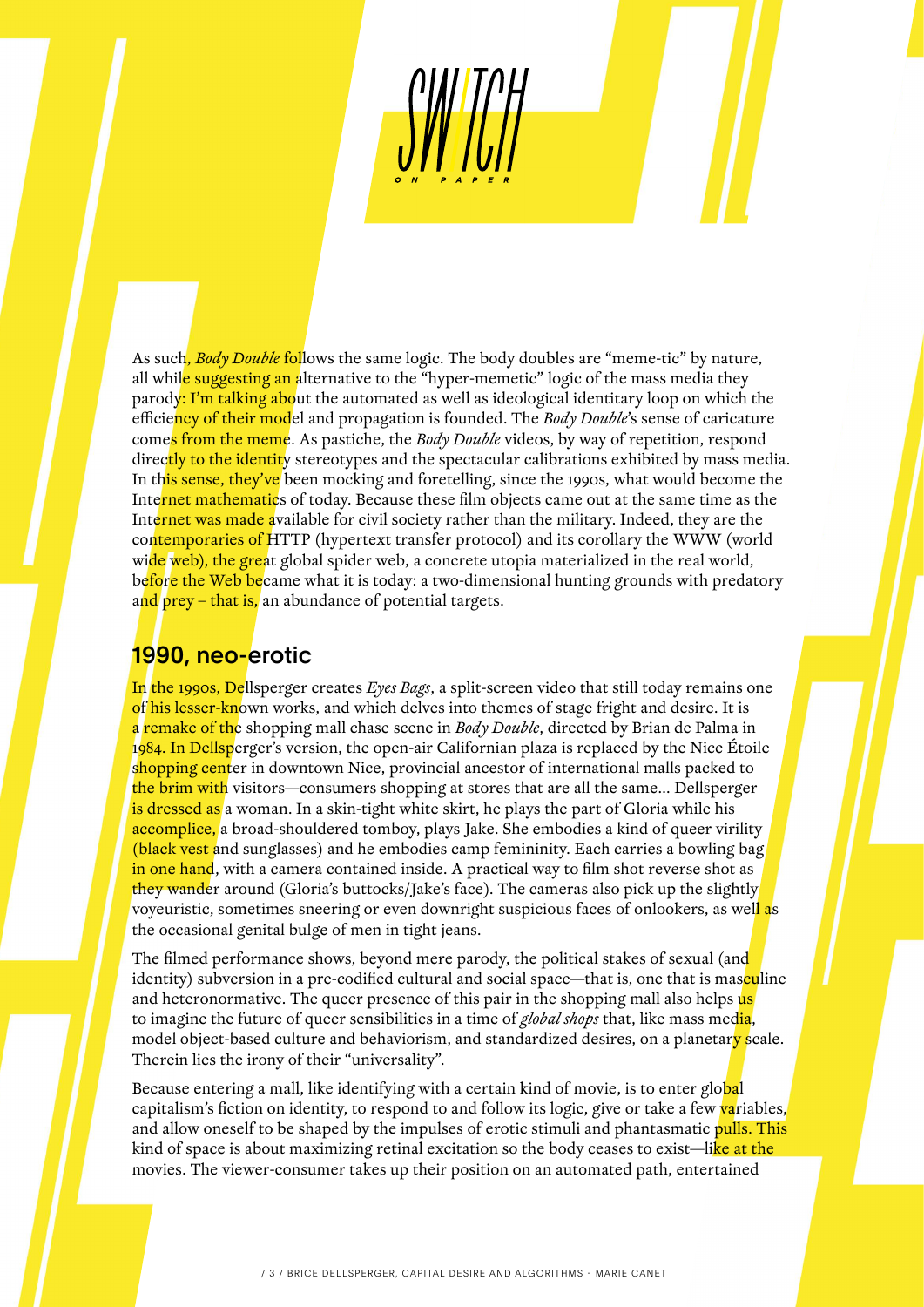and rendered mindless as they are transported through an ambiance of constant 70°F: they move by conveyor belt while their gaze glosses over surfaces, caressing objects displayed in illuminated shop windows that are on day and night, no matter what the weather. It's the Tinder interface, materialized throughout thousands of square meters.

## **Algorithms**

An algorithm is a model for predicting. It exists to anticipate desire. It is built according to an optimized reality. And when it draws on erroneous, incomplete or general data, it can be harmful. American mathematician and activist Cathy O'Neil takes racism as an example of what can arise from algorithmic logic. A racist, she explains, adopts the principle that individuals of a certain origin will behave badly. "Racists don't spend a lot of time hunting down reliable data to train their twisted models. And once their model morphs into a belief, it becomes hardwired. It generates poisonous assumptions, yet rarely tests them, settling instead for data that seems to confirm and fortify them. Consequently, racism is the most slovenly of predictive models. It is powered by haphazard data gathering and spurious correlations, reinforced by institutional inequities, and polluted by confirmation bias" which means, with regard to this last point, a cognitive process that pushes an individual to be partial to certain kinds of information that confirm a previously formulated conviction or hypothesis, while also rejecting any information that may stand in contradiction. And so a meme, like racism, functions according to WMD algorithms, or "Weapons of Math Destruction", to use O'Neil's terminology.

These algorithms pre-exist the subject. They produce their own reality and determine our behavior by anticipating it. For the most ambitious amongst them, particularly those by GAFA, whose structures are kept secret, the aim is exponential, on a planetary scale. Developing these kinds of algorithms requires building templates, testing them through data mining, and measuring their membership rate so that behaviors and models ultimately coincide as closely as possible, by mirror effect. In real life as on the Net, whether people are buyers, voters, employees, delinquents or sexual partners, they are surrounded by algorithmic reflections of themselves—like in *Body Double*. They can never leave their predefined role or initial template which, retroactive and considered neutral, only seeks to confirm its own efficiency—because an algorithm is also a commercial product that must yield profit over time. The targets are therefore kept in place and all other possibilities are ignored, because the model cannot adjust and the criteria are made to last. So the target is surrounded by windows that reflect a deformed portrait of its subjectivity, which becomes its reality. These identity machines are the opposite of the intentionally indeterminate margins occupied by queer identities, because with the power of these conforming or deforming algorithms, a possible desire, retroactively materializes into permanent desire.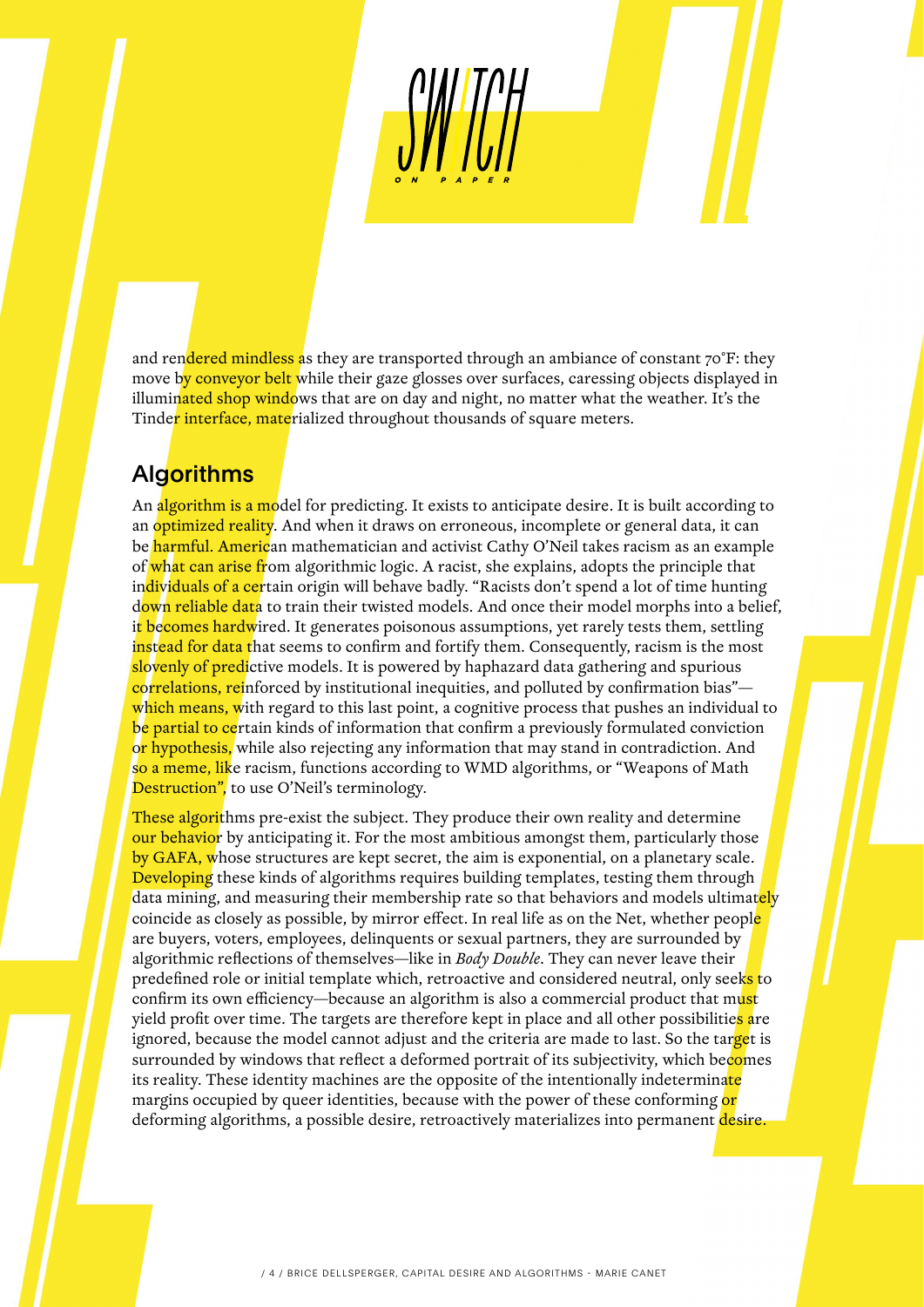## Look Like a Like

But of what is my desire a reflection?

*Body Double 17* (2001) is a remake of *Twin Peaks: Fire Walk With Me*, directed by David Lynch in 1992. In it, Dellsperger re-enacts the 16 minutes during which protagonists Donna and Laura, played here by twin stand-ins Gwen Roch and Morgane Rousseau, go from a suburban single-family home (a supposedly traditional family space) to the *Bang Bang* nightclub (a place of debauchery where Laura prostitutes herself). Lynch's screenplay already examines the dichotomies of home/club, good/evil, real/deviant, except that the single-family home (reality) is, for him, also inhabited by dark forces—the mind of Laura Palmer's father having been hacked by a kind of troll named Bob. Bob wants Laura to become him. She dies because of it.

The *Bang Bang* club has a double dimension due to its back room where people consume alcohol, drugs and the bodies of others. It is in this dark space that the girls have a kind of revelation: Donna, until then rather reserved, experiences her own body, her sensuality; while Laura, until then distant and domineering, rekindles her care and friendship for Donna.

Everything is mirrored in this space, because in Dellsperger's version, all of the *Twin Peaks: Fire Walk With Me* characters are played by the same set of twins. Dellsperger has them go from character to character. They kiss, touch, and lick one another. It's steamy. The also play all of the supporting roles and extras who are, for the most part, men. In the final scene, hardly audible, in flashing strobe lights, the waif-like twin bodies embody virility, drunkenness and brutality. Much like the principle behind a remake, they are monsters of parody, hacking the film industry's interpretation of gender. Their interpretations engage and reveal the efficiency of the meme: the capacity of these beings to conform to one image (in this case, virility) and behave like algorithms (the general repetition of this model), to then transmit this to the greatest possible number of people in order to create a group and determine an identity—as well as a sexuality.

In this backroom inhabited by memes, desire is governed by an accumulative economic logic. Here, the reality of desires is replaced here by a pacified, indistinct desire that is consumed and generalized.

Of what is this desire a reflection? Whose desire are memes?

And what do they reflect?

#### Narcissism, horror and pornography

In a conversation with German art critic Marie-France Rafael, Dellsperger made a connection between his films and our use of social media. He explained: "The algorithm